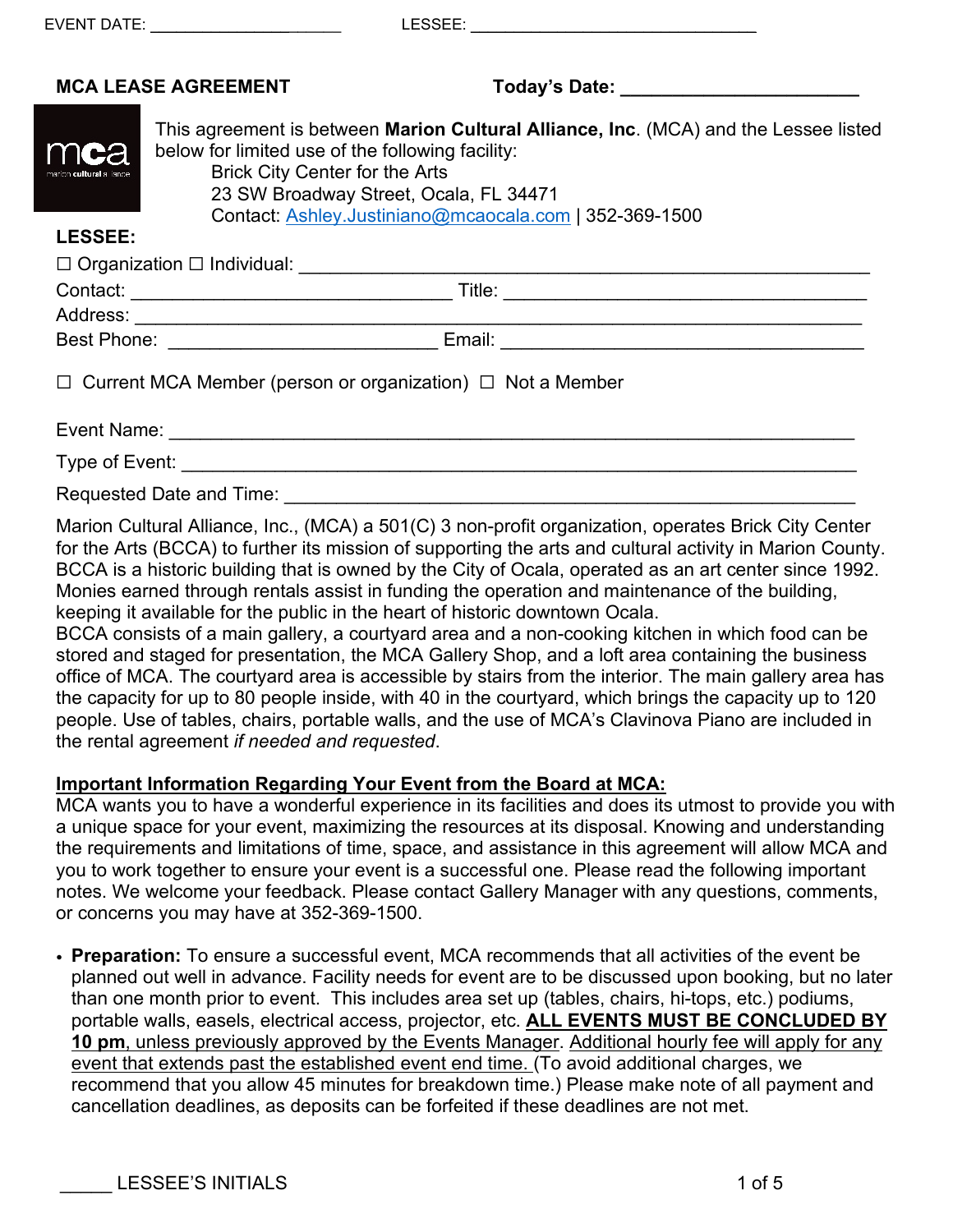- **Staffing of Event:** is the Lessee's responsibility. MCA will not provide staff to assist. A staff member will be available to open/close the facility. Staff assistance is not included. Lessee's use of the facility for this rental is strictly limited to rental period. No space is available for pre-or postevent storage. Lessee contact MUST ensure that all Equipment and furniture rental pick-up and drop-off can be accommodated; however, arrangements and times must be arranged in advance by contacting the Events Manager at 352-369-1500. If your event occurs during normal business hours, be aware that the MCA staff will be working in its office in the gallery loft which is accessed through the gallery (BCCA). Sorry, no pets except for official service dogs.
- **Custody & Care of Facility & Artwork**: Special events must be organized so that the works of art are not endangered in any way. Artwork may not be touched, moved or altered by the Lessee. The Gallery Director can only accommodate movement of fragile artworks. No holes or hanging devices are to be added to the walls, floors, podiums, or portable walls. No table glitter, confetti or bubbles allowed inside the building, or additional cleaning charges will be applied. MCA Gift Shop, bar and piano are to remain in place. Please ask staff if you have special requests or needs regarding these. *MCA reserves the right to refuse rental for any events deemed inappropriate for the space or potentially damaging to the artwork.* Safety is paramount: No candles or open flames at any time**.** Fire regulations require that the front doors and east side double doors must be unlocked when the building is occupied. The single east side door near the kitchen must be unlocked when there are more than 30 people in the building. The gallery is a no-smoking facility, including the patio and entrances.
- **Liability insurance** documentation must be on file at least 2 weeks prior to event. Events that do not have the appropriate liability insurance will be *canceled* with any all deposits and payments forfeited. Please review insurance provisions carefully to understand & comply with Lessee's responsibilities and liabilities regarding these facilities, their contents, your property, and the actions of your guests. If you are planning on serving alcohol, please pay careful attention to this section of the agreement, and contact MCA with any questions.
- **Set Up & Breakdown, Clean Up:** Lessee is responsible for leaving the facility restored to condition found prior to event. This includes kitchen, floors, and restrooms. ALL WASTE IS TO BE REMOVED BY LESSEE FROM FACILITY (INCLUDING COURTYARD) AT THE END OF THE EVENT. Failure to do so may result in a \$50 fee.
- **Availability of Space:** All pre-show preparation, set up, break down and cleanup must be scheduled within the time frame of the rental agreement. No space can be provided for pre-or postevent storage. If special arrangements need to be made for removal of rentals, please advise. BCCA has a small kitchen space, appropriate for food and beverage service. All materials stored in the cabinets and kitchen are property of MCA and are not available for use. There is no dishwasher or icemaker.

# **RENTAL INFORMATION** - **ONE TIME SPECIAL EVENT**:

☐ **The Brick Gallery & Courtyard Space:** \$525 – Min. 3hr rental. \$150 each additional hour.

☐ Party/Reception ☐ Dinner ☐ Wedding ☐ Classroom ☐ Other:\_\_\_\_\_\_\_\_\_\_\_\_

☐ Ticketed or admission (cost of ticket: \_\_\_\_\_\_\_\_) OR ☐ Free EXPECTED ATTENDANCE:

**ITEMS INCLUDED IN RENTAL** – The following items or services shall be included in the rental rate. Please check all that apply and list number of requested per item.

\_\_\_\_\_ LESSEE'S INITIALS 2 of 5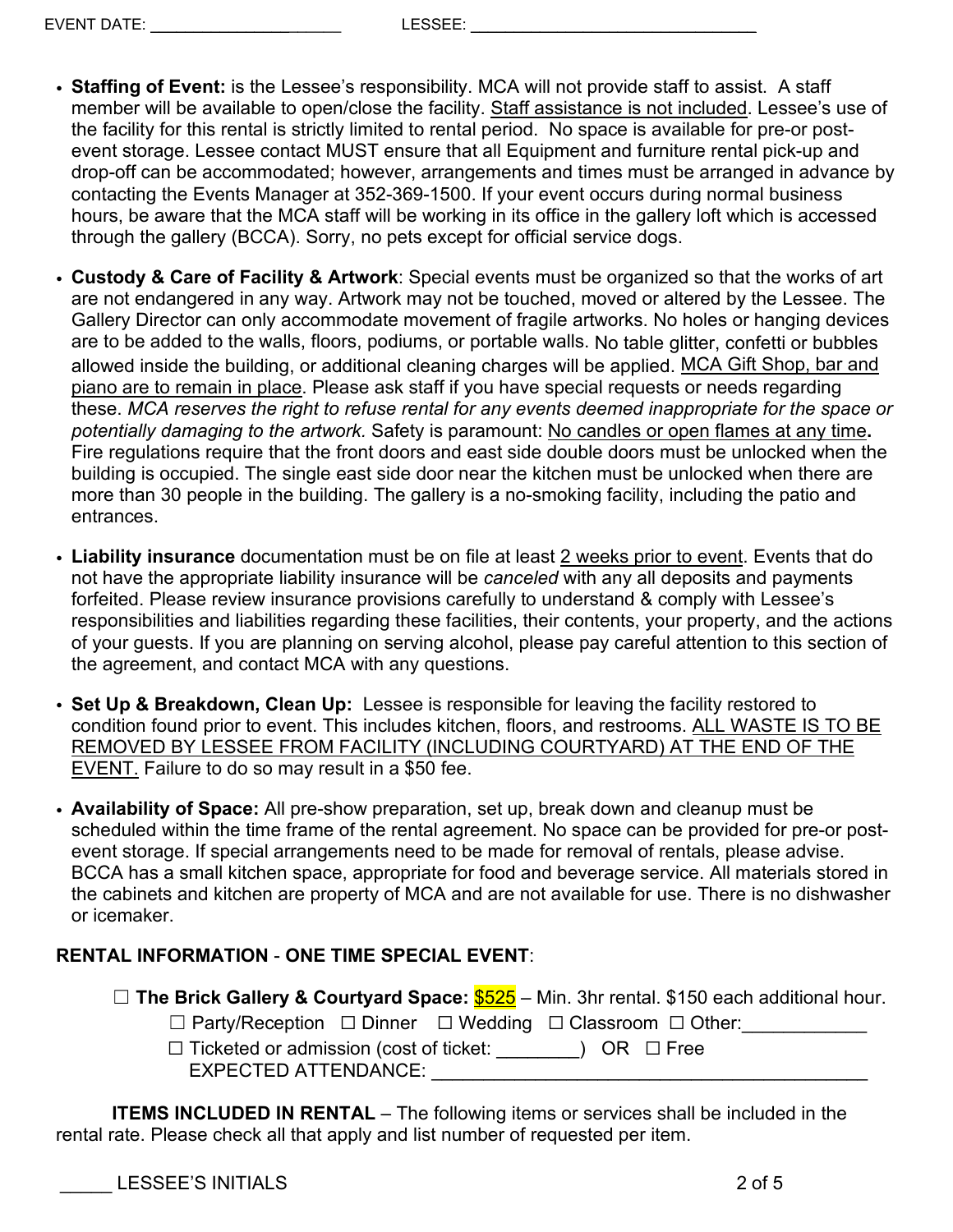| Number of 35" small round tables (1 available): ________________________________                                                                                                                                                                                                                                                                                                                                                                       |
|--------------------------------------------------------------------------------------------------------------------------------------------------------------------------------------------------------------------------------------------------------------------------------------------------------------------------------------------------------------------------------------------------------------------------------------------------------|
| Number of 32" high-top tables (4 available): ___________________________________                                                                                                                                                                                                                                                                                                                                                                       |
|                                                                                                                                                                                                                                                                                                                                                                                                                                                        |
| Projector & screen is $\Box$ needed, $\Box$ not needed (additional fee of \$50)                                                                                                                                                                                                                                                                                                                                                                        |
| □ COURTYARD ONLY: \$175 - Min. 2hr rental, \$90 each additional hour – NO GALLERY ACCESS.                                                                                                                                                                                                                                                                                                                                                              |
| $\Box$ Public $\Box$ Private                                                                                                                                                                                                                                                                                                                                                                                                                           |
| □ Party/Reception □ Performance □ Wedding □ Other___________________                                                                                                                                                                                                                                                                                                                                                                                   |
| $\Box$ Ticketed or admission (cost of ticket: ________) OR $\Box$ Free                                                                                                                                                                                                                                                                                                                                                                                 |
| EXPECTED ATTENDANCE: _______________________                                                                                                                                                                                                                                                                                                                                                                                                           |
| $\Box$ RECURRING EVENT (Workshop or Meeting): $$125$ per hour, includes tables and chairs. Only<br>during MCA staff hours<br>□ Public □ Private                                                                                                                                                                                                                                                                                                        |
|                                                                                                                                                                                                                                                                                                                                                                                                                                                        |
| □ Ticketed or admission (cost of ticket _______) OR □ Free<br>$\Box$ Projector & portable screen is needed (Additional Fee) OR $\Box$ Not needed<br>EXPECTED ATTENDANCE: _____________________                                                                                                                                                                                                                                                         |
| <b>EVENT SET-UP / BREADOWN:</b> Set-up and decoration plans MUST be discussed with the Gallery<br>Manager in advance. A detailed plan must be submitted for all special events two weeks prior to the<br>event. Special events must be organized so that the works of art are not endangered in any way.<br>Note: MCA reserves the right to refuse rental for any events deemed inappropriate for the<br>space or potentially damaging to the artwork. |
| Set Up Time: Clean Up Time:                                                                                                                                                                                                                                                                                                                                                                                                                            |
| OR $\Box$ Self-Decorated - A detailed plan must<br>Event Decorator:<br>be submitted during event walk-through, which should be scheduled two weeks prior to the event.                                                                                                                                                                                                                                                                                 |
| <b>CATERING:</b> Please see the attached list of approved caterers. If your caterer is not on the list, they<br>must submit a detailed menu & plan for set up and break down.                                                                                                                                                                                                                                                                          |
| Name of Caterer:<br>OR $\Box$ Self-Catered $-$ A detailed plan must be                                                                                                                                                                                                                                                                                                                                                                                 |
| submitted two weeks prior to the event.                                                                                                                                                                                                                                                                                                                                                                                                                |
| Food will be served free of charge                                                                                                                                                                                                                                                                                                                                                                                                                     |
| $\Box$ Food will be served w/ price of admission or sold to attendees                                                                                                                                                                                                                                                                                                                                                                                  |
|                                                                                                                                                                                                                                                                                                                                                                                                                                                        |
| $\Box$ Food or beverage will not be served.                                                                                                                                                                                                                                                                                                                                                                                                            |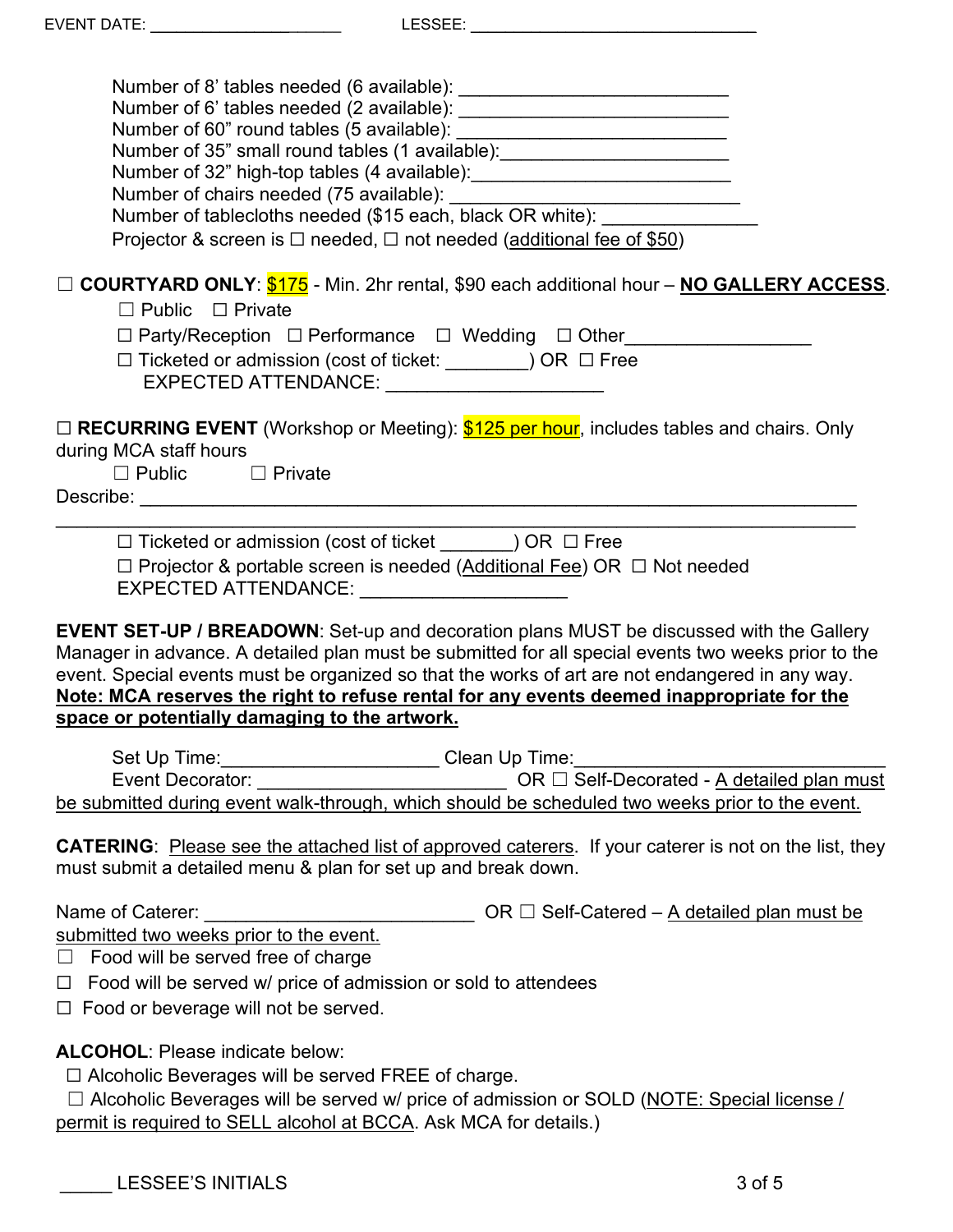☐ I or ☐ my caterer \_\_\_\_\_\_\_\_\_\_\_\_\_\_\_\_\_\_\_\_\_\_\_\_\_\_ has the following:

Off Site Liquor License?  $\Box$  Yes (please provide copy)  $\Box$  No

Bartenders Certificate of Liability?  $\Box$  Yes (please provide)  $\Box$  No

□ No Alcohol will be served.

## **INSURANCE**:

Private Event:  $\Box$  My event is a onetime event covered by my homeowner's insurance (please provide certificate).

Public Event:  $\Box$  I have liability insurance (please provide certificate).

All parties which lease MCA premises must provide a certificate of insurance, including a hold harmless clause in favor of MCA, with a minimum of \$1,000,000 per occurrence and \$2,000,000 general aggregate of General Liability with an insurance company authorized to do business in the state of Florida. **Marion Cultural Alliance and the City of Ocala are to be shown as additional named insured.**

Your insurance must indicate the following: "The renter is responsible for all injury or damage of any kind to person or property arising out of any act or omission of the renter, its employees, agents, contractors or guests in connection with its use of the Brick City Center for the Arts. The renter shall indemnify and hold harmless Marion Cultural Alliance, its Board of Directors, officers, agents and employees against any and all damages, claims, expenses or other liability due to personal injury or death, or damage to property arising out of any act or omissions of the renters, its employees, agents, contractors or guests in connection with its use of MCA facilities."

"Lessee holds MCA harmless for any damages to the artwork or property while at Brick City Center for the Arts as part of an exhibit or event, and accepts responsibility for any damages caused to the facility or contents by me or any guests of my event, including artwork exhibited and owned by others."

**CANCELLATIONS**: Please follow payment deadlines. Payments are non-refundable regardless of reason for cancellation. No exceptions will be made even in cases of hardship.

**PATIO:** Please note that the public may gain unauthorized access to patio, and any property located there is at additional risk of theft or loss.

### **PLEASE CHECK:**

 $\Box$  Lessee understands that the gallery will be CLOSED to the public (unless otherwise requested) during event, and that the gallery will contain art that may not be removed or moved without permission of, and only by, MCA employees or its designees.

☐ Lessee acknowledges MCA office will be staffed if event takes place during gallery operating hours.

 $\Box$  Lessee must ensure that all catering crew members, bartenders, servers, and any other hired staff for the event are out of the building before leaving.

 $\Box$  Lessee understands that all waste must be removed by the lessee and/or the hired catering company at the end of the event. A \$50 refundable fee is required to ensure facility is left as found.